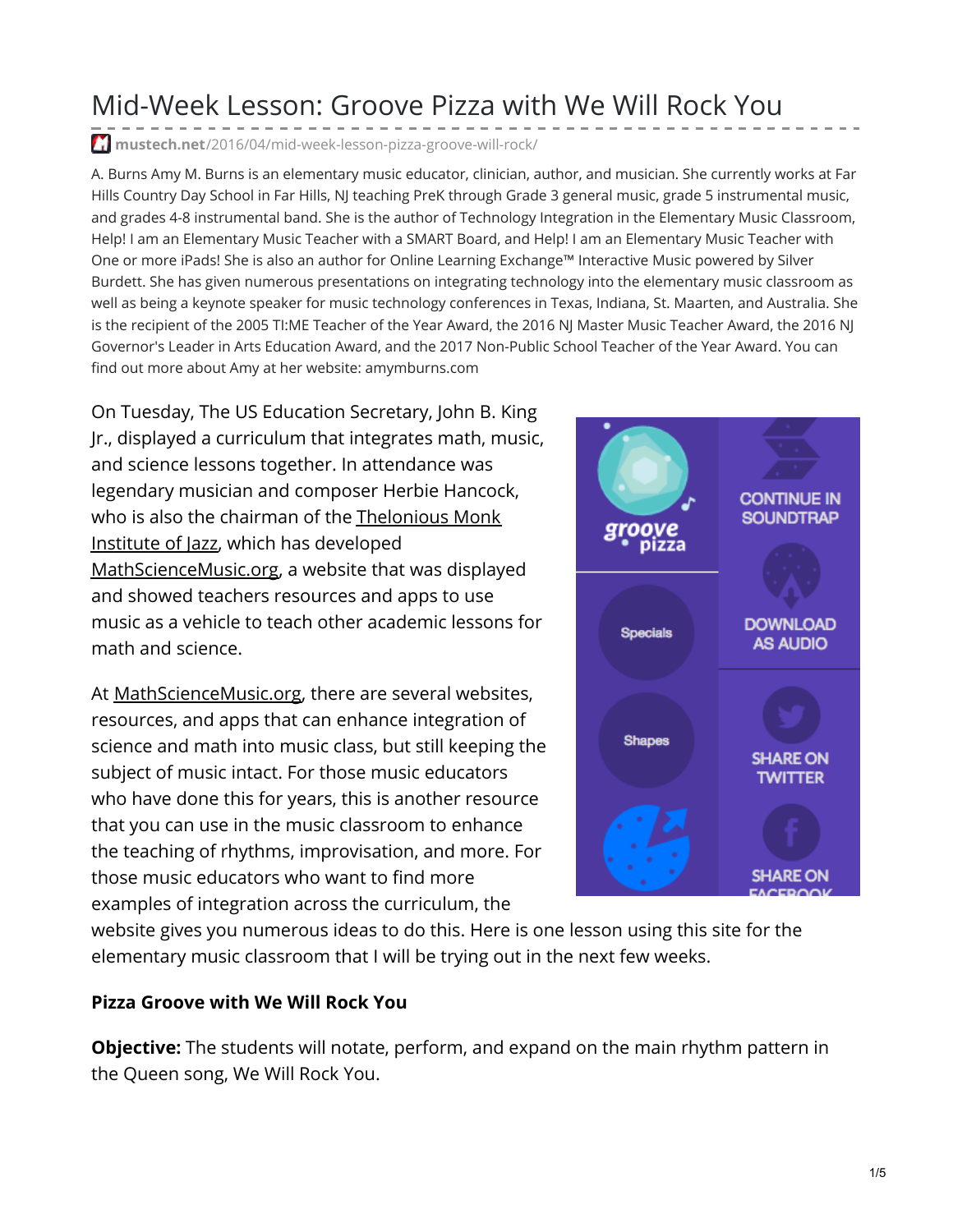**Materials:** [MathScienceMusic.org](https://mathsciencemusic.org/) projected onto a screen (for one computer in the classroom), or tablets/iOS devices with a web browser (for classrooms that have access to a few devices or 1:1 classroom). Rhythm sticks. Classroom instruments that are pitched. Optional: [Soundtrap](http://www.soundtrap.com/) or GarageBand

## **Procedure:**

- 1. We begin by playing the game Fudge:
	- 1. Pass out rhythm sticks.
	- 2. I will begin with a rhythm pattern of four beats, ie four quarter notes repeated continuously.
	- 3. Once I say "fudge", the students play the four quarter notes repeated continuously, as I change to another four beat rhythm pattern.
	- 4. When I say "fudge", they students change to my pattern, and I change it again.
	- 5. This goes on for a few patterns.
	- 6. My final pattern will be the rhythm pattern of two eighth notes, one quarter note, two eighth notes, and one quarter note, found at the beginning of We Will Rock You.
	- 7. When I say "fudge", the students will play this We Will Rock You pattern and I will not change the pattern. Therefore, we are all playing the same pattern.
	- 8. I ask the students if they recognize this pattern. Inevitably, there will be one elementary student who will begin singing, "We will, we will, rock you!"
- 2. Launch [MathScienceMusic.org](https://mathsciencemusic.org/) and click on the Groove Pizza link, then the Groove Pizza app.This is a tool for creating grooves using shapes, angles, and patterns.
- 3. Click the "Specials" circle and then scroll down to click on the "Rock You" circle.

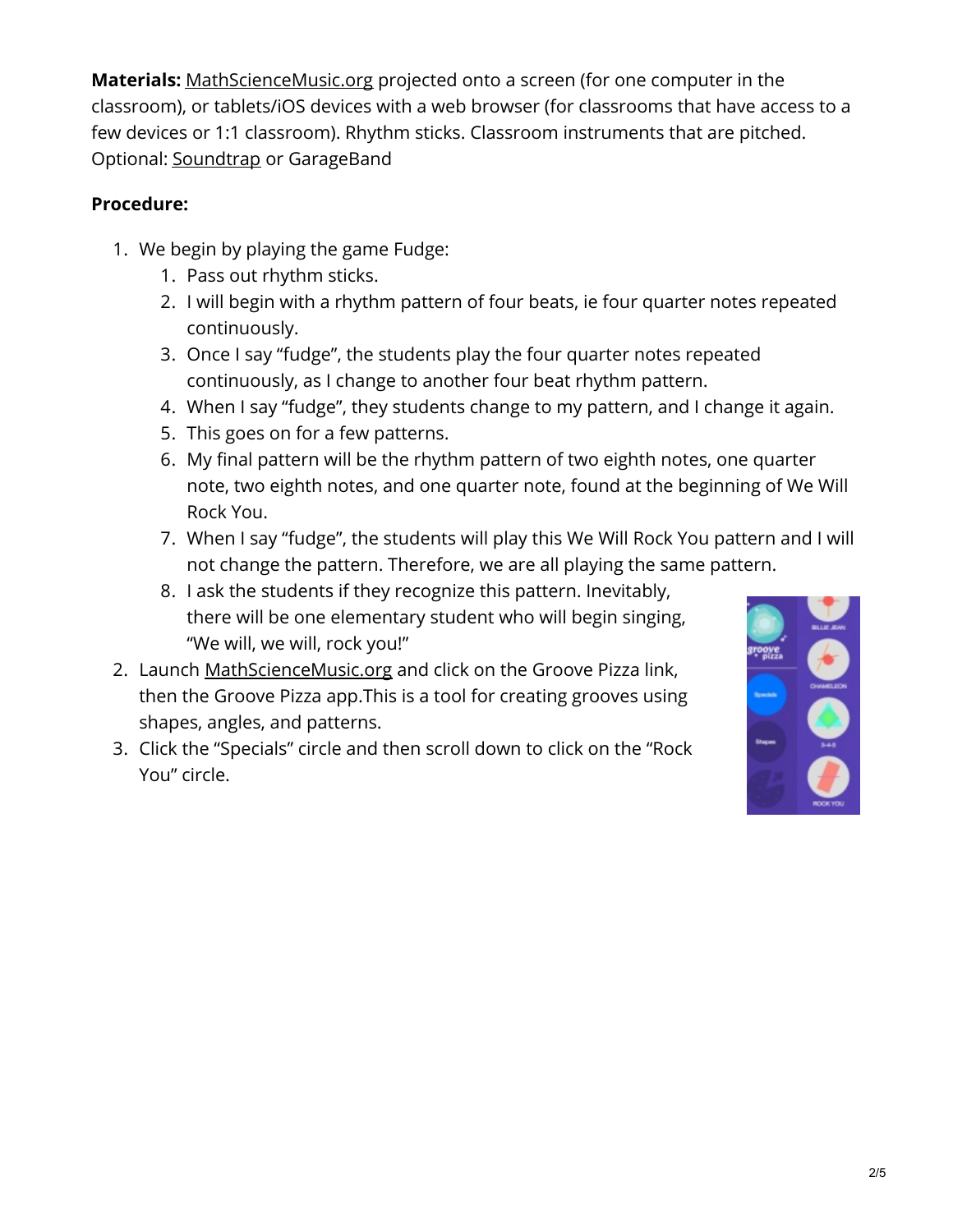- 4. The groove has one "pizza" with the rhythm pattern to We Will Rock You.
	- 1. Click the empty pizza and it will automatically duplicate the pattern.
	- 2. Click the drum set in the middle of the pizza and it will let you change the drums. I changed them from hip hop to rock.
	- 3. With the second pizza, we will change the shape and discuss the differences from the first pizza with a rectangle and the second pizza with a triangle.
	- 4. Click on the third empty pizza and it will duplicate the second pizza.

Turn the triangle into a pentagon to listen and discuss the differences.

5. Click on the fourth empty pizza and it will duplicate the third pizza. Turn the pentagon into an octagon and discuss the differences in sound.If your students are

studying angles, click the angle button to show the angles that are in the musical rhythms.

- 6. If you have some advanced musicians in your elementary class, you can have them try and notate the second, third, or fourth pizzas.
- 7. With this groove pattern set and the students have listened and discussed the differences, you can have them take classroom percussion instruments to create their own rhythm patterns to perform with this accompaniment.
- 8. Finally, use a pitched instrument such as Orff instruments, keyboards, or recorders, to determine and perform the pitches for "We will, we will, rock you", (on recorder and/or Orff instruments, the notes are C B A G AA).





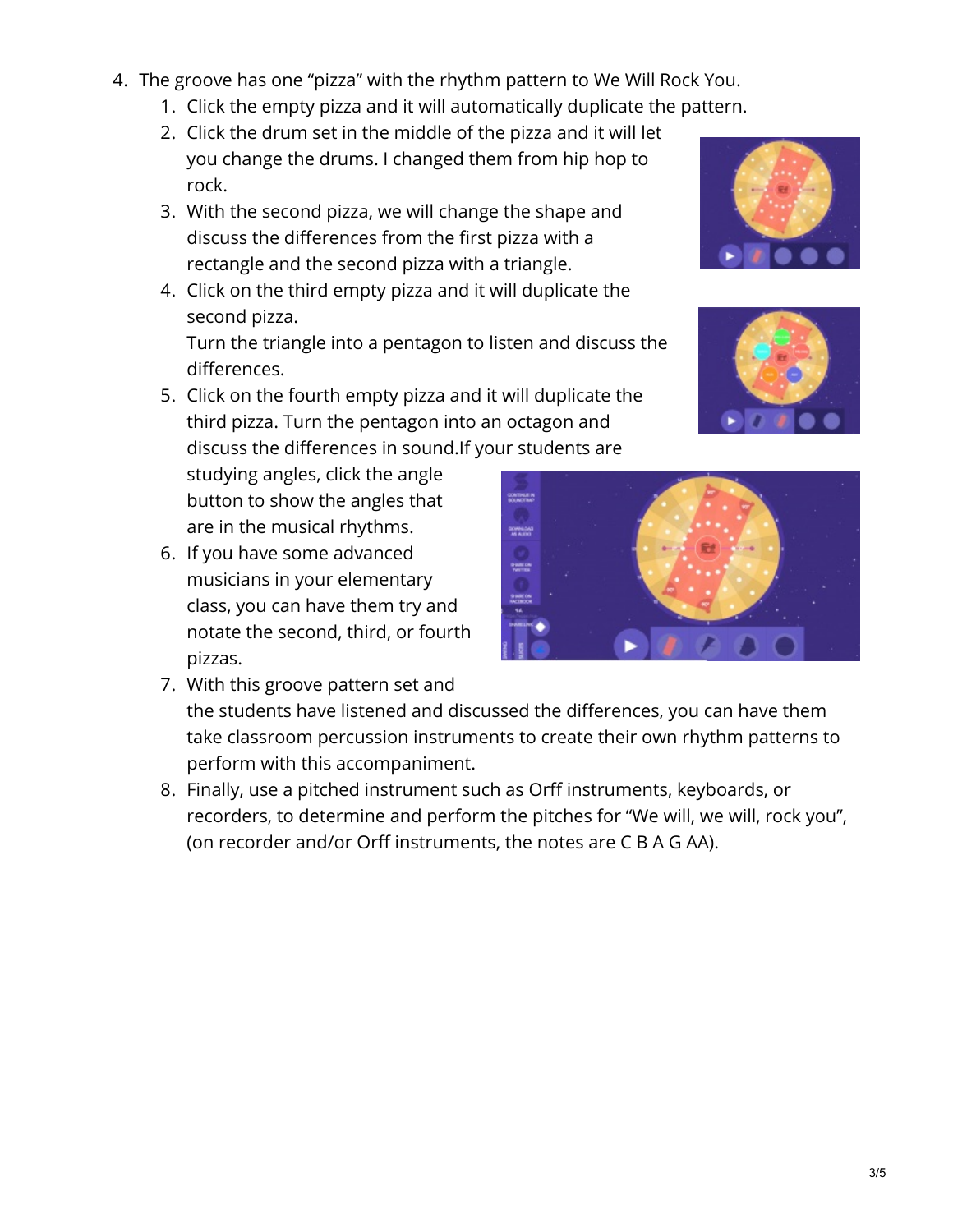- 5. **Optional: On Laptops:** Clicking on the pizza that is shaped like Pacman with an arrow (the share button), you can share this musical creation with Facebook, Twitter, download as audio, or [Soundtrap](http://www.soundtrap.com/).
	- 1. If you have a <u>[Soundtrap](http://www.soundtrap.com/)</u> account (you can create one for free for yourself, but if you are using this with students, I would recommend the Soundtrap EDU version, which is a paid subscription), you can click on Soundtrap and the Groove Pizza music creation will automatically show up in Soundtrap with each pizza as its' own track (four pizzas=four tracks).
	- 2. Add a new track by clicking on the + button and adding a "Voice & Microphones" track.
	- 3. You can press the record button and have the students perform the "We Will Rock You" melody in measures three and four. Ideally, if you are in a 1:1 room, you can have the students wear headphones to record their track.

now have your students' musical

4. Click the save button and you

- creation and performance of We Will Rock You, which incorporated rhythms, listening, performing, shapes, and math (angles).
- 5. If you want to use **GarageBand** to do what Soundtrap did, when you are in Groove Pizza, click the share button and then click "Download as Audio". The rhythm pattern you created with Groove Pizza will download as a .wav file and you can import it into GarageBand and add an audio track to it to record the pitched instruments performing the melody.
- 6. **What about sharing on an iOS device?** On an iOS device, you cannot download the audio file. However, you can share the link by copying it, or  $\blacksquare$ you can share on Facebook or Twitter, or you can continue in Soundtrap. When Soundtrap launches, you will not be able to do what I stated above because the iOS version does not have the microphone feature yet.

National Core Arts Standards, connecting was included and this site gives you more ideas on how to connect your music curriculum to other subjects. When I do integrate across the

Music educators have been integrating across the curriculum for years. In the





**ROBERTON (INTERNAL ) COURSE**